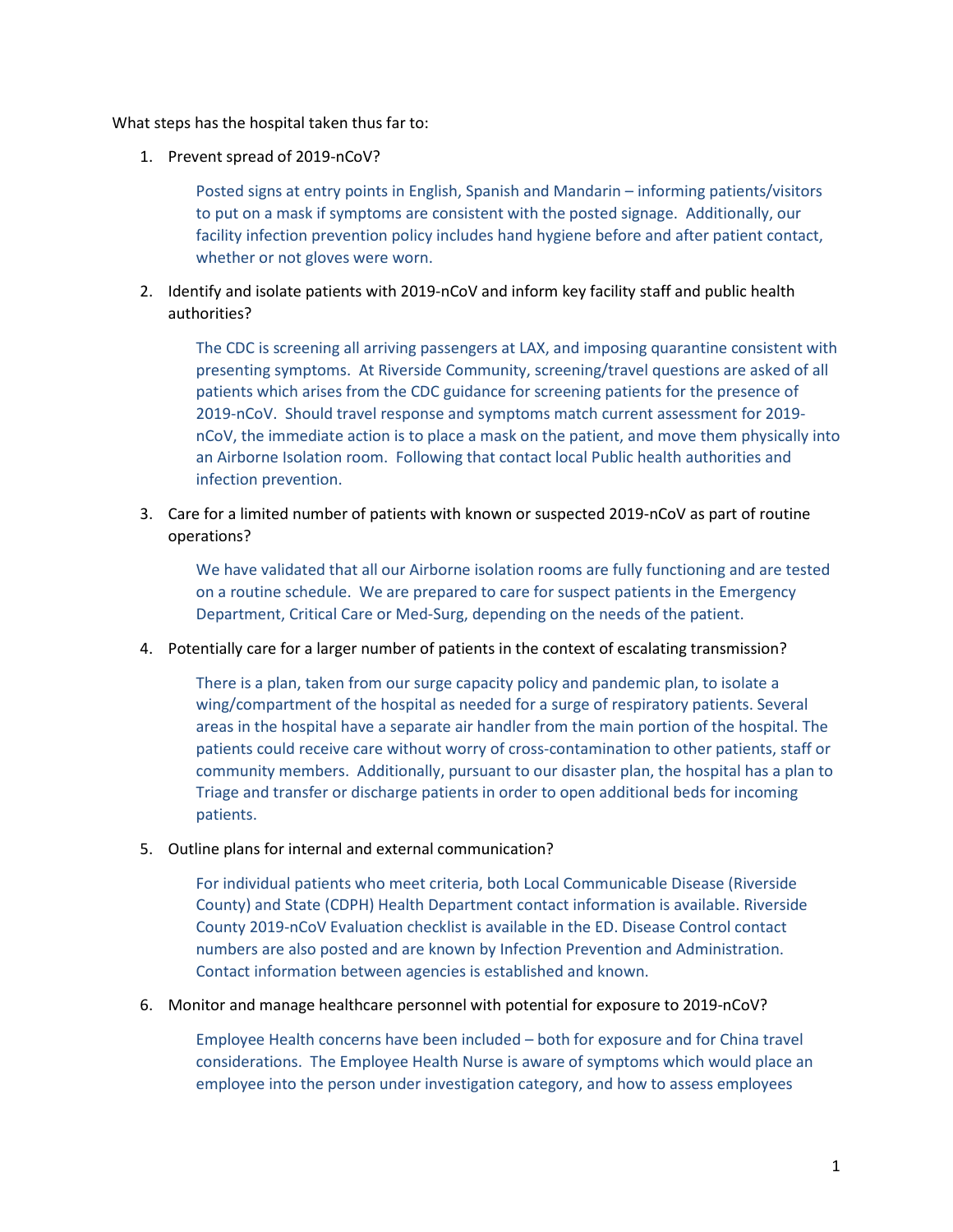returning to work from travel in conjunction with the Riverside County Public Health Department. This information has updated as travel bans were imposed.

7. Manage the impact on patients, the facility, and healthcare personnel?

We have bulletins about the virus from Local Health Department, and All Facilities Letters from the State of California regarding the spread of the virus worldwide, as well as mortality figures, both in China and worldwide.

## **The CDC recommends the following checklist and highlights some key areas for hospitals to review in preparation for 2019-nCoV.**

• Ensure facility infection prevention and control policies are consistent with the Centers for Disease Control and Prevention's 2019-nCoV guidance

[\(https://www.cdc.gov/coronavirus/2019-nCoV/guidance-hcp.html\)](https://www.cdc.gov/coronavirus/2019-nCoV/guidance-hcp.html).

• What procedures have been developed for rapidly identifying and isolating suspected 2019-nCoV patients?

We have mandatory fields in Meditech asking about travel history, and why the patient has come to the hospital. If the chief complaint combines travel with respiratory symptoms and fever, immediate application of a mask on the patient is urged. The CDC guidance documents for specifics are as follows:

- 1. CDC 2019 Novel CoronaVirus (2019-nCoV) Hospital Preparedness Checklist, available at [https://www.cdc.gov/coronavirus/2019-ncov/downloads/hospital-preparedness](https://protect-us.mimecast.com/s/3t_oCxkonocG7DNI8q3mM?domain=cdc.gov)[checklist.pdf](https://protect-us.mimecast.com/s/3t_oCxkonocG7DNI8q3mM?domain=cdc.gov)
- 2. CDC Frontline Healthcare Personnel Preparedness Checklist, available at [https://www.cdc.gov/coronavirus/2019-nCoV/hcp/infection-control.html](https://protect-us.mimecast.com/s/MIV5CyPpopIj8KVhMZIRf?domain=cdc.gov)
- 3. CDC Situation Summary, available at [https://www.cdc.gov/coronavirus/2019](https://protect-us.mimecast.com/s/FlVaCzpqvqIPkEVfg4pRr?domain=cdc.gov) [ncov/index.html](https://protect-us.mimecast.com/s/FlVaCzpqvqIPkEVfg4pRr?domain=cdc.gov)
- 4. CDC Interim Guidelines for Clinical Specimens, available at [https://www.cdc.gov/coronavirus/2019-ncov/lab/guidelines-clinical](https://protect-us.mimecast.com/s/xAYeCAD8N8ImwBqTYTZ9Y?domain=cdc.gov)[specimens.html?CDC\\_AA\\_refVal=https%3A%2F%2Fwww.cdc.gov%2Fcoronavirus%2F2019](https://protect-us.mimecast.com/s/xAYeCAD8N8ImwBqTYTZ9Y?domain=cdc.gov) [ncov%2Fguidelines-clinical-specimens.html](https://protect-us.mimecast.com/s/xAYeCAD8N8ImwBqTYTZ9Y?domain=cdc.gov)
- 5. CDC Interim Guidelines for Infection Control, available at [https://www.cdc.gov/coronavirus/2019-ncov/hcp/infection](https://protect-us.mimecast.com/s/Ydh3CBB1N1TZw02sWGGMs?domain=cdc.gov)[control.html?CDC\\_AA\\_refVal=https%3A%2F%2Fwww.cdc.gov%2Fcoronavirus%2F2019](https://protect-us.mimecast.com/s/Ydh3CBB1N1TZw02sWGGMs?domain=cdc.gov) [ncov%2Finfection-control.html](https://protect-us.mimecast.com/s/Ydh3CBB1N1TZw02sWGGMs?domain=cdc.gov)
- 6. Interim U.S. Guidance for Risk Assessment and Public Health Management of Healthcare personnel with Potential Exposure in a Healthcare SAetting to patients with 2019 Novel Coronavirus (2019-nCoV) available at https://www.cdc.gov/coronavirus/2019 ncov/hcp/guidance-risk-assesment-hcp.html

• What is the ability to implement triage activities based on public health guidance including at the facility and using remote (i.e., phone, internet-based) methods where appropriate to minimize demand on the health care system?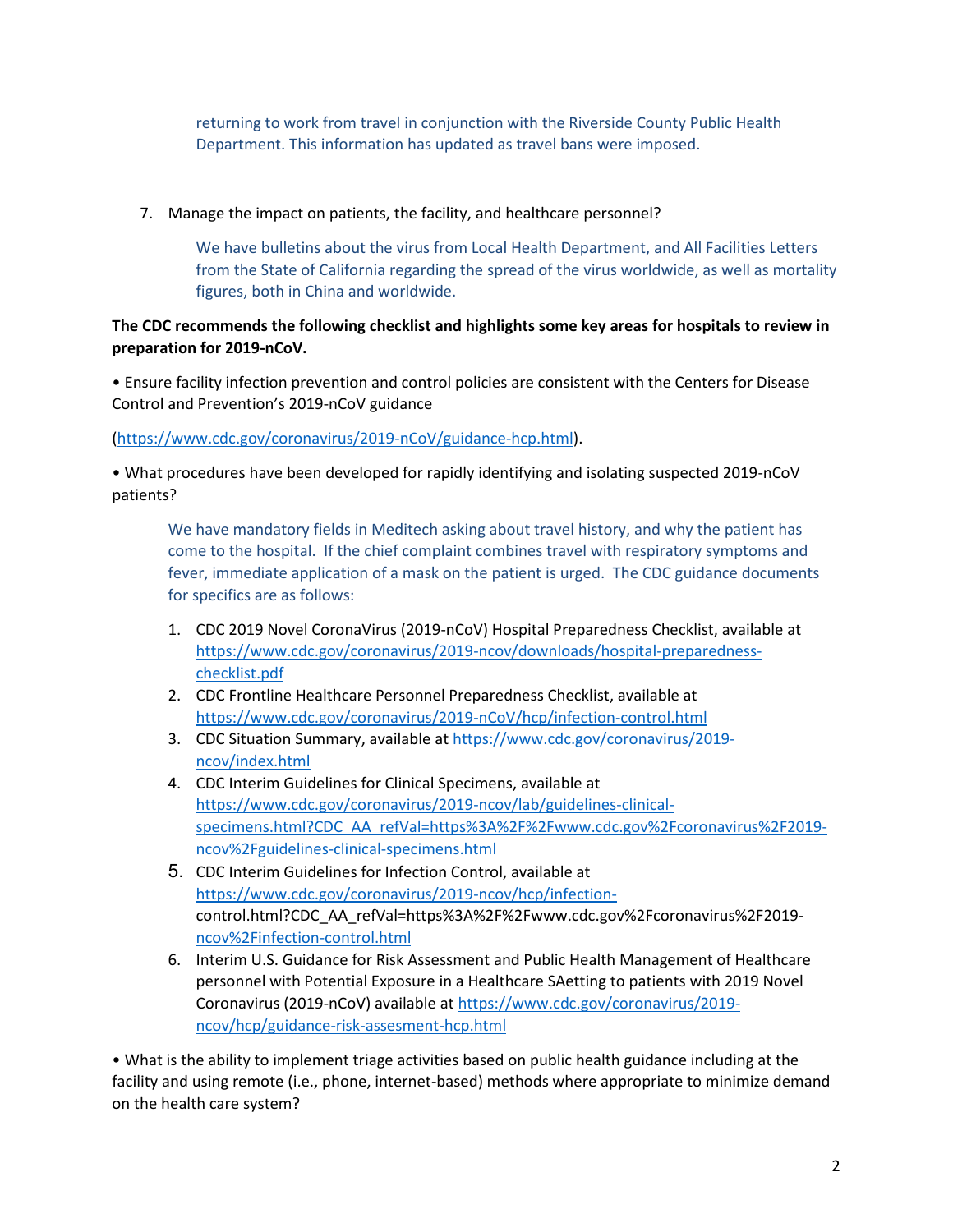The ED is not able to triage remotely per Emtala laws. Telephone or online assessment prior to patient arrival at the facility would advise a patient to wear a mask. Maintaining contact with our local Urgent Care Centers or Physician offices will decrease contact with a PUI for 2019 nCoV.

• How many negative pressure rooms are available and what steps have been taken to ensure that negative-pressure airborne infection isolation rooms are available and functioning correctly and are appropriately monitored for airflow and exhaust handling?

There are 27 functioning airborne isolation beds located in various outpatient and inpatient departments (ED, Med/Surg, ICU). All mechanics of these rooms are validated as fully functioning on a monthly basis.

• What assessments have been done on availability of personal protective equipment (PPE) and other infection prevention and control supplies (e.g., hand hygiene supplies) that would be used for both healthcare personnel (HCP) protection and source control for infected patients (e.g., facemask on the patient)?

An inventory of gloves, gowns, alcohol hand sanitizer, hand soap, paper towels, PAPR respirator hoods was completed the week of 1/25/2020. The inventory validated we are stocked to PAR level. N95 masks are now on allocation to ensure we have supplies in order to care for any suspect/positive patients.

• What is the facility's contingency plans if the demand for PPE or other supplies exceeds supply? What is the current supply level?

Currently, all supplies are at PAR level within each department, with additional supplies in our local warehouse. Should there be an influx of patients requiring PPE, we can transfer supplies intra-facility with one telephone call to either West Hills Hospital, Los Robles and/or Far West Division. There is additional stockpile of supplies within Riverside County – using the mobile Disaster Supply Trailers which are housed at each hospital countywide.

• Please attach any plans for implementation of surge capacity procedures and crisis standards of care. Is there a contingency plan to staff up RNs if needed?

Surge Capacity Plan is attached, and staffing is included within the Surge Plan.

•Please provide policies & procedures for laboratory submission of specimens for 2019-nCoV testing.

A reference document was issued on 1-24-2020 (attached) regarding how to collect required specimens for testing 2019-nCoV. The CDC paper document must accompany the specimen, and will be completed by Ventura County Public Health, Communicable disease office, because local and state tracking numbers are required to complete the specimen testing request. The CDC has developed a lab test kit, but at the present time, only the CDC is able to test for this virus. See CDC reference link #4 above regarding specimen collection.

• Has there been an assessment on the effectiveness of environmental cleaning procedures [\(https://www.cdc.gov/HAI/toolkits/Evaluating-Environmental-Cleaning.html\)](https://www.cdc.gov/HAI/toolkits/Evaluating-Environmental-Cleaning.html); What education/refresher training has been provided for environmental services personnel and other HCPs?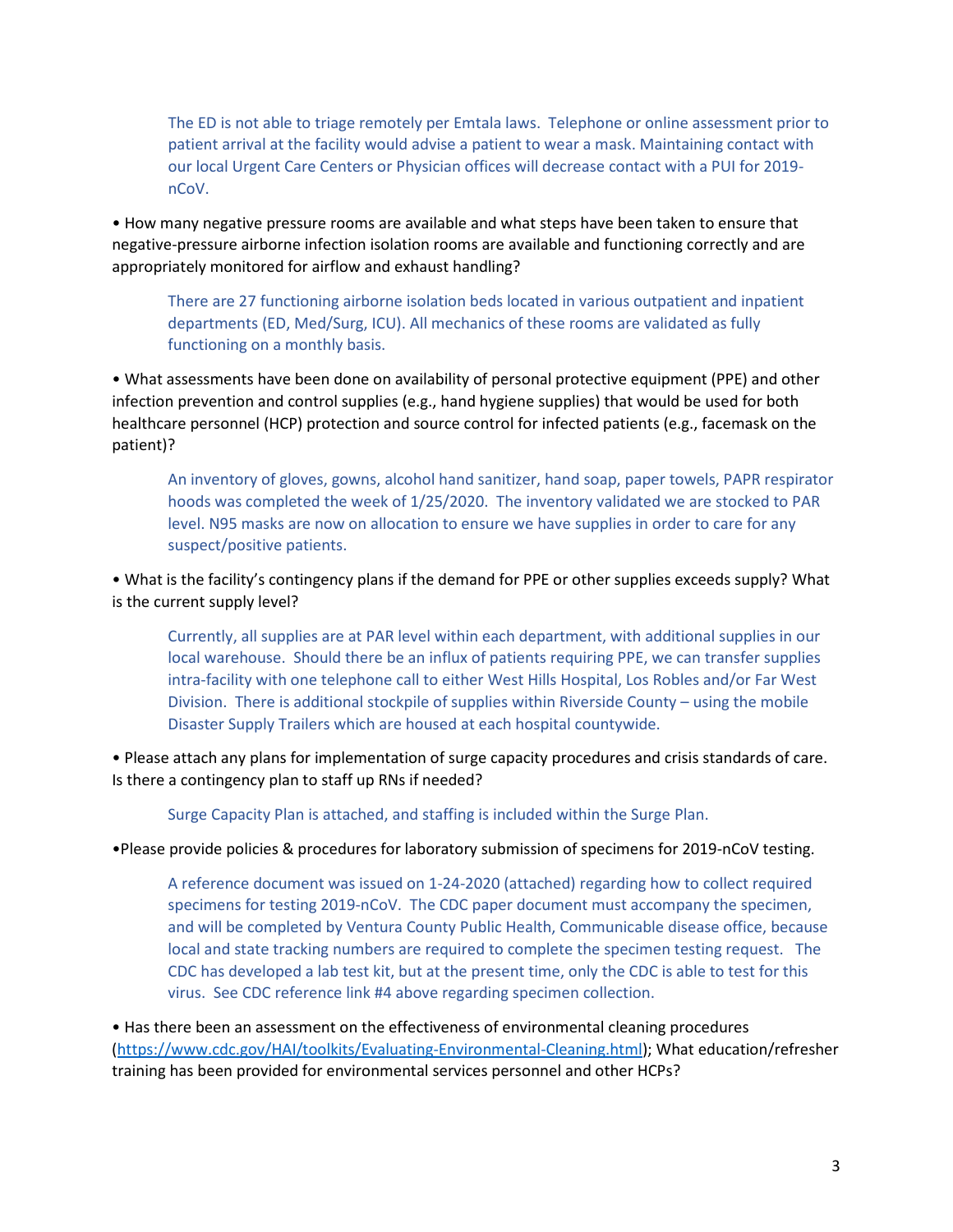Disinfection with our hospital-approved EPA registered disinfectants is appropriate for 2019 nCoV; per CDC Reference link #5 above. Within that document, scroll to recommendation #7.

• Please attach any policies and procedures for monitoring and managing HCP with potential for exposure to 2019-nCoV, including ensuring that HCP have ready access, including via telephone, to medical consultation.

Return to work guidance is attached, with approval from our EH physician. Contact telephone numbers are included on the guidance for Employee Health. Additional questions regarding return to work after travel from China are addressed on page 1, item #6.

• Have all staff and appropriate HCPs been medically cleared, fit-tested, and trained for respirator use and/or PAPR?

Initial training and education about N95/PAPR respirators is conducted during new-hire Employee health onboarding. Clinical staff review N95/PAPR usage annually. If needed, just-intime (on-the-spot) education can be provided to physicians who require the use of a N95/PAPR.

• Please provide the education and refresher training to HCP regarding 2019-nCoV diagnosis, how to obtain specimen testing, appropriate PPE use, triage procedures including patient placement, HCP sick leave policies, and how and to whom 2019-nCoV cases should be reported, procedures to take following unprotected exposures (i.e., not wearing recommended PPE) to suspected 2019-nCoV patients at the facility.

CDC guidelines for Evaluating and Reporting Persons Under Investigation (PUI) is updated as information becomes available. Guidelines are available: https://www.cdc.gov/coronavirus/2019-nCoV/hcp/clinical-criteria.html)

The healthcare personnel guidance from CDC is above on page 2, #6. The information was shared with Emergency Department and Employee Health Department. We will continue to follow our sick leave policy and exposure policy to protect our staff.

The ED Director has regularly updated staff members with emails regarding current status, beginning in January of 2020.

• What are plans for visitor access and movement within the facility?

No visitors will be allowed into an airborne isolation room of a person under investigation or confirmed with 2019-nCoV until directed by/cleared by Riverside County Health Department, CDPH and/or CDC regulators.

• Which specific persons have been designated within the facility who are responsible for communication with public health officials and dissemination of information to other HCP at the facility and SEIU121RN?

The Director Infection Prevention is designated to communicate with Riverside County Public Health, Communicable Disease Officials. The Director will do this in collaboration with Administration - who will disseminate additional information if/when a situation develops.